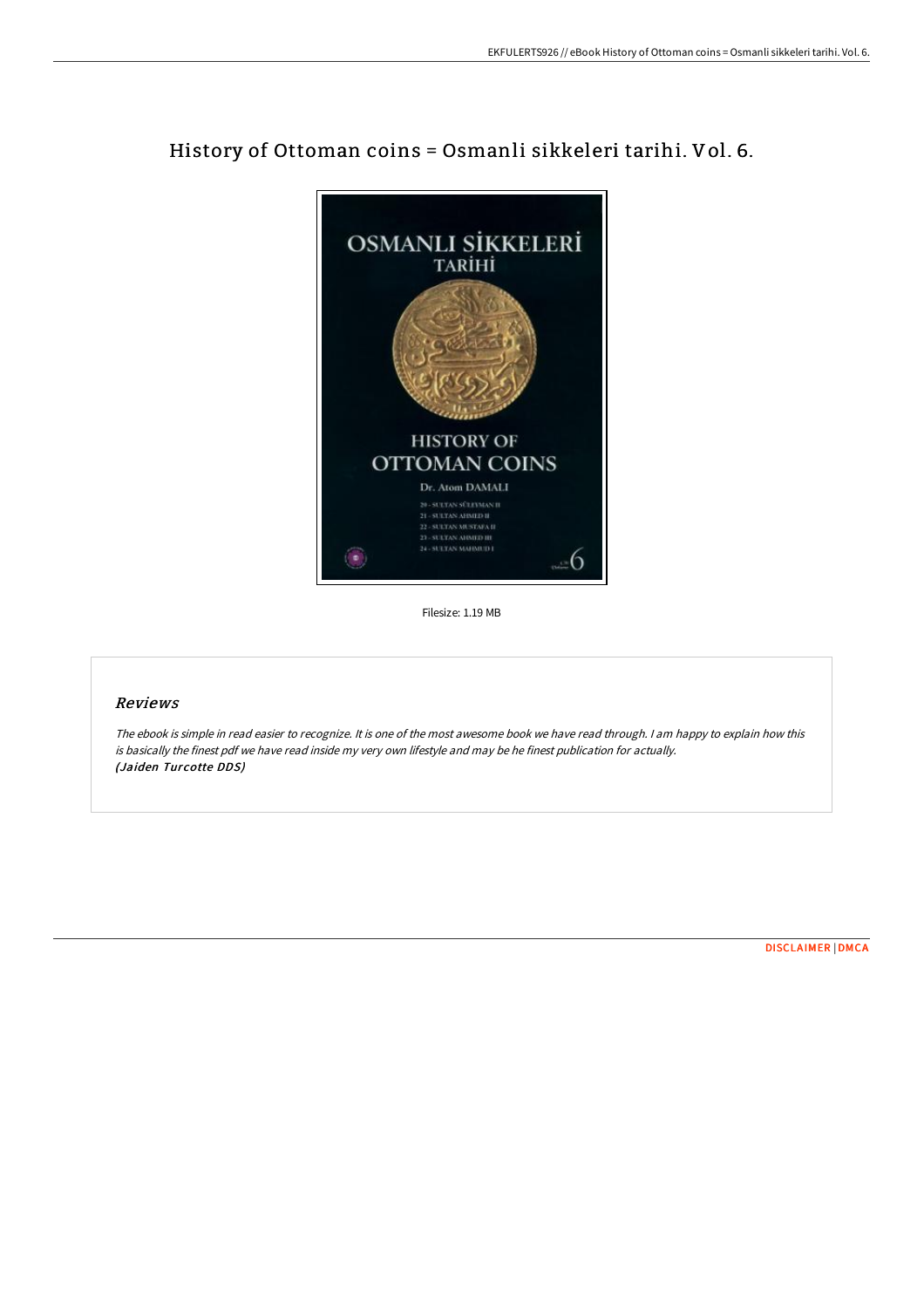## HISTORY OF OTTOMAN COINS = OSMANLI SIKKELERI TARIHI. VOL. 6.



Istanbul: Nilufer Damali Egitim, Kultur ve Cevre Vakfi, 2013., Istanbul:, 2013. Hardcover. Condition: New. Dust Jacket Condition: New. DAMALI, ATOM History of Ottoman coins = Osmanli sikkeleri tarihi. Vol. 6. Istanbul: Nilufer Damali Egitim, Kultur ve Cevre Vakfi, 2013. 4to., 420 p., color ills. In Turkish and English. OTTOMAN SULTANS - Suleyman II - Ahmed II - Mustafa II - Ahmed III - Mahmud I From the end of the sixteenth century onwards, various administrative, military, industrial, commercial, financial and social developments, which occurred within the boundaries of the Ottoman state and throughout the world, were instrumental in exacerbating the economic problems of the Ottoman Empire. These developments which greatly affected coin minting can be summarised briefly as follows: The silver crisis that emerged due to the closure of the silver mines in the 17th century in the Ottoman Empire was also a factor causing the collapse of the Ottoman monetary system. The standards of the coins produced at the mints outside of Istanbul started to degrade and the state was not able to inspect the fineness and measures of the coins due to the weakness of the central authority. The state which could not control the mints under these difficult circumstances ended the operations of many of them. While the number of mints producing coins had been above 50 at the beginning of the century, as of the mid-17th century the number of active mints came down to less than 10 as indicated in the list below. The present volume of this work, which is expected to be completed in nine volumes, covers the reigns of sultans Mustafa I, Osman II, Murad IV, Ibrahim and Mehmed IV, and contains: Year-by-year chronological information regarding the 67 years of these sultanates; the most significant historical developments of this period; detailed information...

品 Read History of [Ottoman](http://bookera.tech/history-of-ottoman-coins-osmanli-sikkeleri-tarih.html) coins = Osmanli sikkeleri tarihi. Vol. 6. Online  $\frac{1}{100}$ [Download](http://bookera.tech/history-of-ottoman-coins-osmanli-sikkeleri-tarih.html) PDF History of Ottoman coins = Osmanli sikkeleri tarihi. Vol. 6.